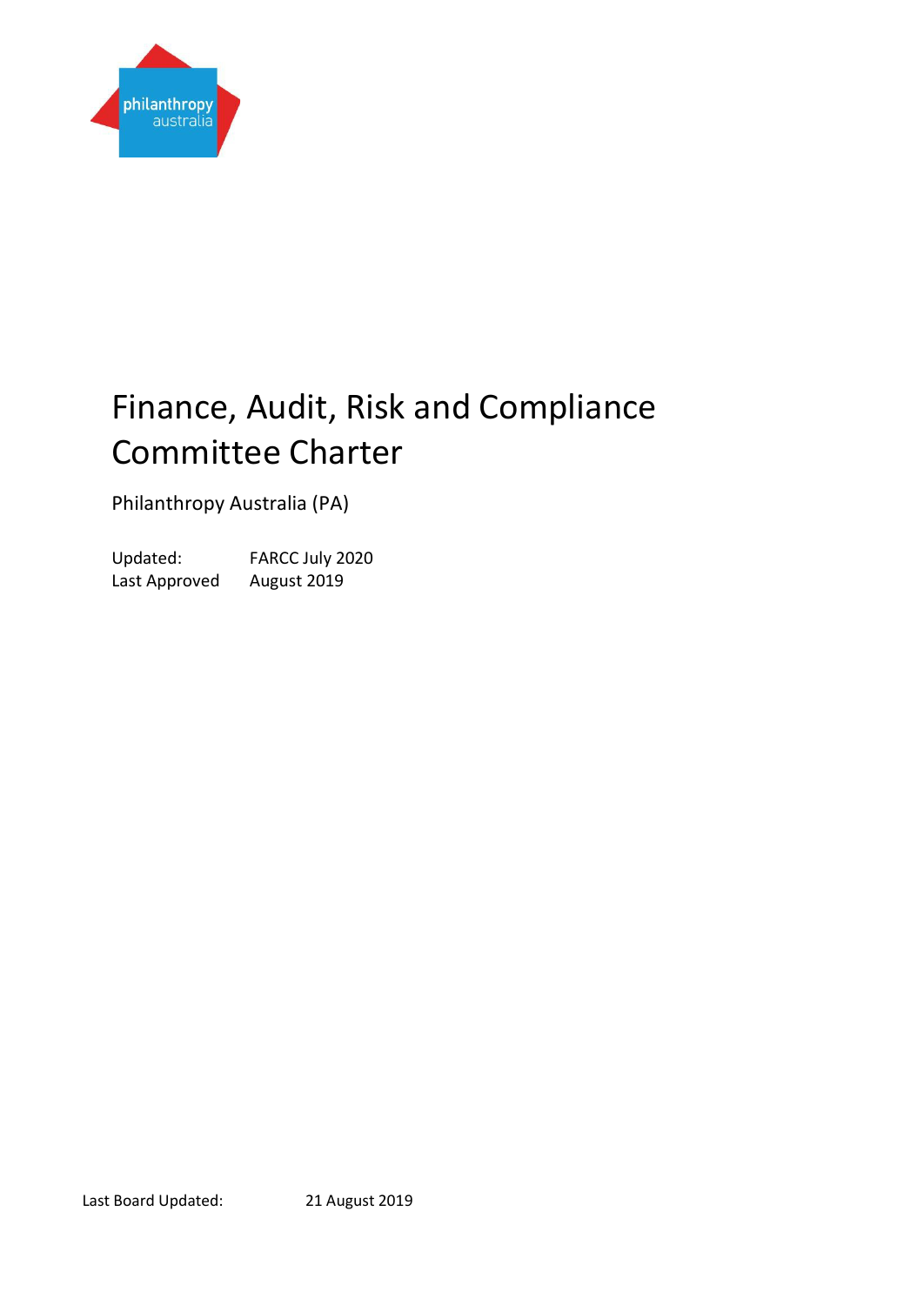

# Committee Charter

# 1 Membership of the Committee

The Finance, Audit, Risk and Compliance Committee (**Committee**) may consist of up to 6 members, but must have a minimum of 3 members, with a minimum of 2 members from Board.

The Board may appoint additional Board members or non-Board members to the Committee or remove and replace members of the Committee by resolution. Members may withdraw from membership by written notification to the Board.

The Committee Chair must be a member of the Board.

Subject to Board approval, the Committeemay appoint members who are not Members of Philanthropy Australia if the Committee considersit necessary or advisable.

Non-committee members, including members of management and the external auditor, may attend meetings of the Committee at the invitation of the Committee chair.

It is intended that the members of the Committee between them should have the necessary accounting and financial expertise to be able to discharge the Committee's mandate effectively.

A staff member of Philanthropy Australia must attend all Committee meetings as minute secretary.

### 2 Administrative matters

#### **2.1 Meetings**

The Committee will meet as often as the Committee members deem necessary in order to fulfil their role. However, it is intended that the Committee will normally meet **quarterly**.

#### **2.2 Quorum**

The quorum is at least 3 members, with a minimum of 2 members from the Board.

#### **2.3 Convening and notice of meeting**

Any Committee member may convene a meeting of the Committee. Notice will be given to every member of the Committee, of every meeting of the Committee. There is no minimum notice period and acknowledgement of receipt of notice by all membersis not required before the meeting may be validly held.

#### **2.4 Chair**

In the absence of the Committee chair, the Committee members must elect one of their number as chair for that meeting. The Committee chair has a casting vote.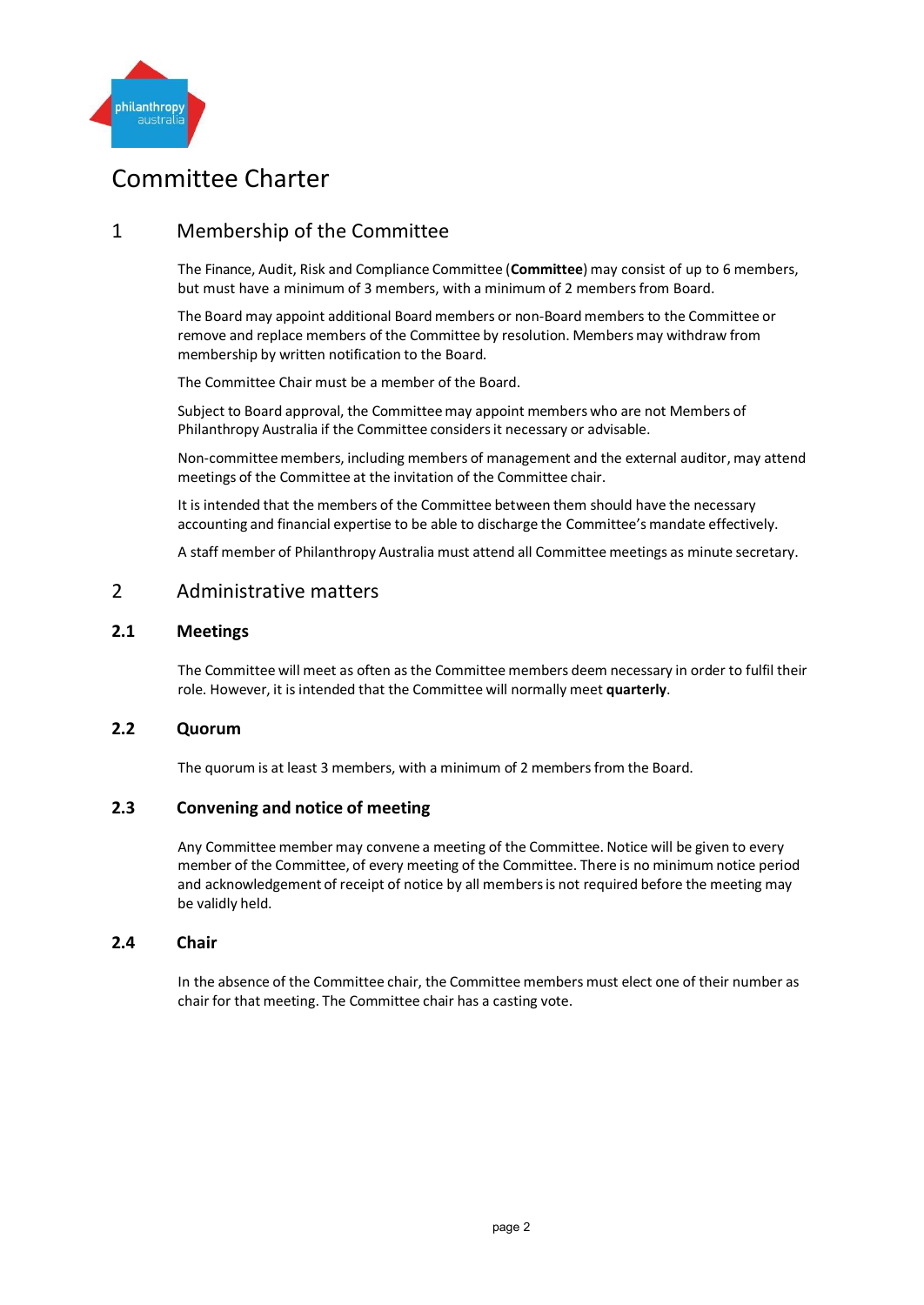

#### **2.5 Rights of access and authority**

The Committee has rights of access to staff and to auditors(external and internal) without management present, and rights to seek explanations and additional information from both management and auditors. The Committee may seek the advice of PA's auditors or other independent advisers as to any matter pertaining to the powers or duties of the Committee or the responsibilities of the Committee, as the Committee may require.

#### **2.6 Minutes**

Minutes of meetings of the Committee must be kept and, after approval by the Committee chair, be presented at the next Board meeting. All minutes of the Committee must be maintained and be available for inspection by any Board member.

#### **2.7 Reporting**

It is intended that a report of the actions of the Committee and a copy of the minutes of the Committee meeting or both will be included in the Board papersfor the Board meeting next following a meeting of the Committee.

The Committee chair will, if requested, provide a brief oral report as to any material matters arising out of the Committee meeting. All Board members may, within the Board meeting, request information of members of the Committee.

## 3 Role & Responsibilities

#### **3.1 Overview**

The Committee's key responsibilities and functions are to:

- (a) oversee the Company'srelationship with the external auditor and the external audit function generally;
- (b) oversee the preparation of the financial statements and reports;
- (c) oversee the Company'sfinancial controls and systems; and
- (d) manage the process of identification and management of risk.

#### **3.2 Finance and External Audit**

The Committee's primary roles in relation to audit are to review and make recommendationsto the Board in relation to:

- the reporting of financial information;
- the appropriate application and amendment of accounting policies; and
- the appointment and remuneration of the external auditor.

The Committee also provides a link between the external auditors, the Board and management of PA.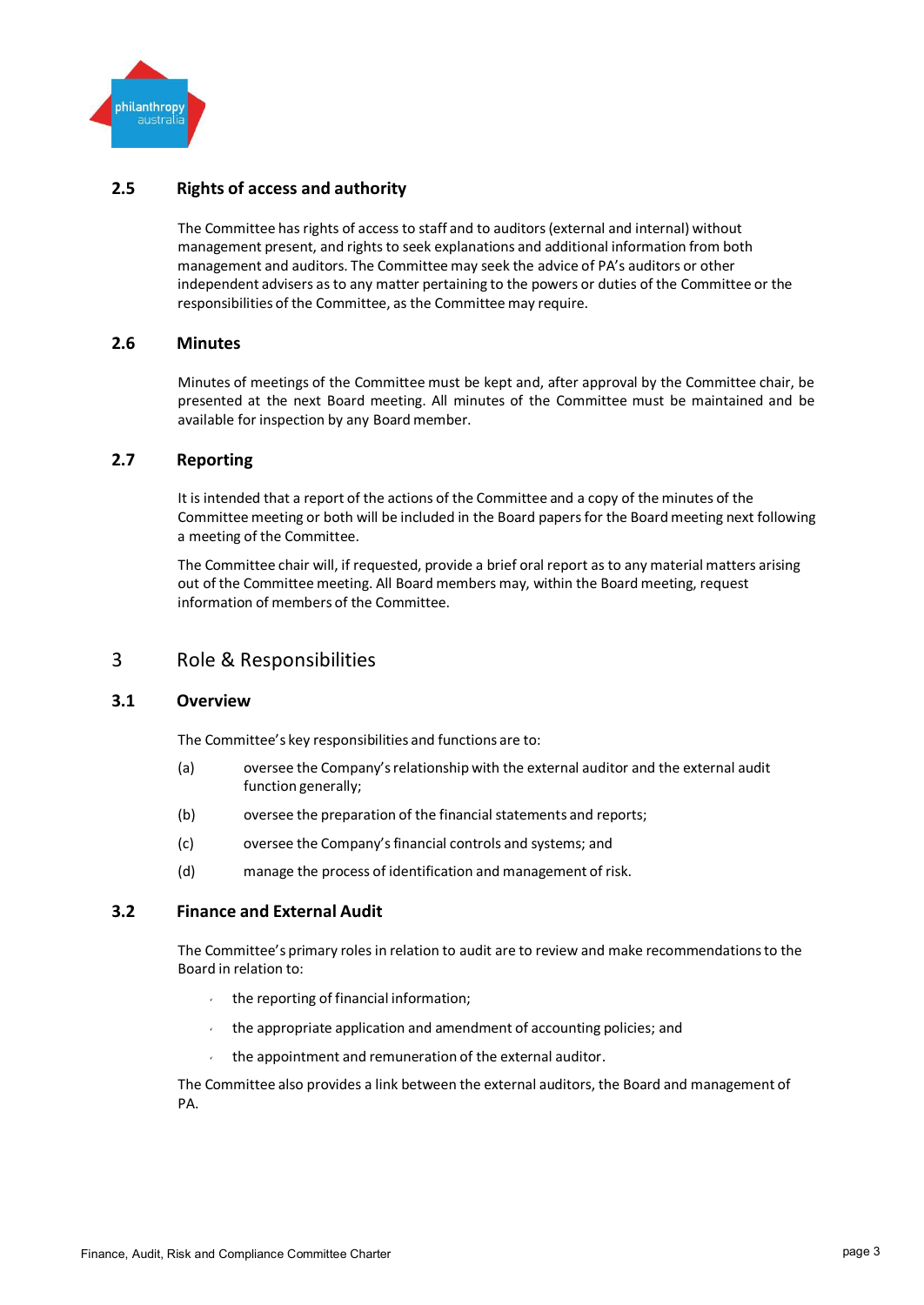

In discharging these roles, the Committee will:

- (a) Review PA'sfinancial reporting and disclosure processes and make recommendationsto the Board in relation to the adequacy of those processes.
- (b ) Review the Company'sfinancial statementsfor accuracy, for adherence to accounting standards, and to ensure they reflect the understanding of Committee members of, and otherwise provide a true and fair view of, the financial position and performance of PA, as a basisfor recommendation to and adoption by the Board.
- (c) Receive and review reports from the external auditor on PA's financial statements.
- (d) Review and make recommendationsto the Board in relation to the appropriateness of the accounting policies, judgements and choices adopted by managementin preparing PA's financial reports.
- (e) Ensure that procedures are in place designed to verify the existence and effectiveness of accounting and financial systems and other systems of internal control which relate to financial risk management.
- (f) Review and make recommendationsto the Board in relation to the scope and adequacy of the external audit.
- (g) Review the effectiveness of the annual audit, placing emphasis on areas where the Committee or the external auditors believe special attention is necessary.
- (h) Review the performance, independence and objectivity of the external auditors.
- (I) Review the proceduresfor selection and appointment of the external auditors.
- (j) Make recommendationsto Board for the appointment, remuneration and terms of engagement of the external auditors.
- (k) Review financial delegations(authority to make payments) and make recommendations to Board in relation to the appropriateness of the delegationsto be adopted by PA.
- (l) Review the annual budget prepared by management and recommend to Board for approval. Review financial performance against budget.
- (m) Review sponsorships, partnerships and other funding agreements or arrangements PA may wish to enter into, to ensure that conflicts of interest are appropriately managed and there is a clear understanding of the rights and obligations.
- (n) Update the investment policy for PA, monitor investments and set the investment risk profile.

#### **3.3 Risk and compliance**

The Committee's primary roles with respect to risk management and compliance are to review and report to the Board that:

- a) the Committee has, at least annually, reviewed PA's risk managementframework to satisfy itself that it continuesto be sound and effectively identifies all areas of potential risk;
- b) adequate policies and processes have been designed and implemented to manage identified risks; and
- c) proper remedial action is undertaken to redress areas of weakness.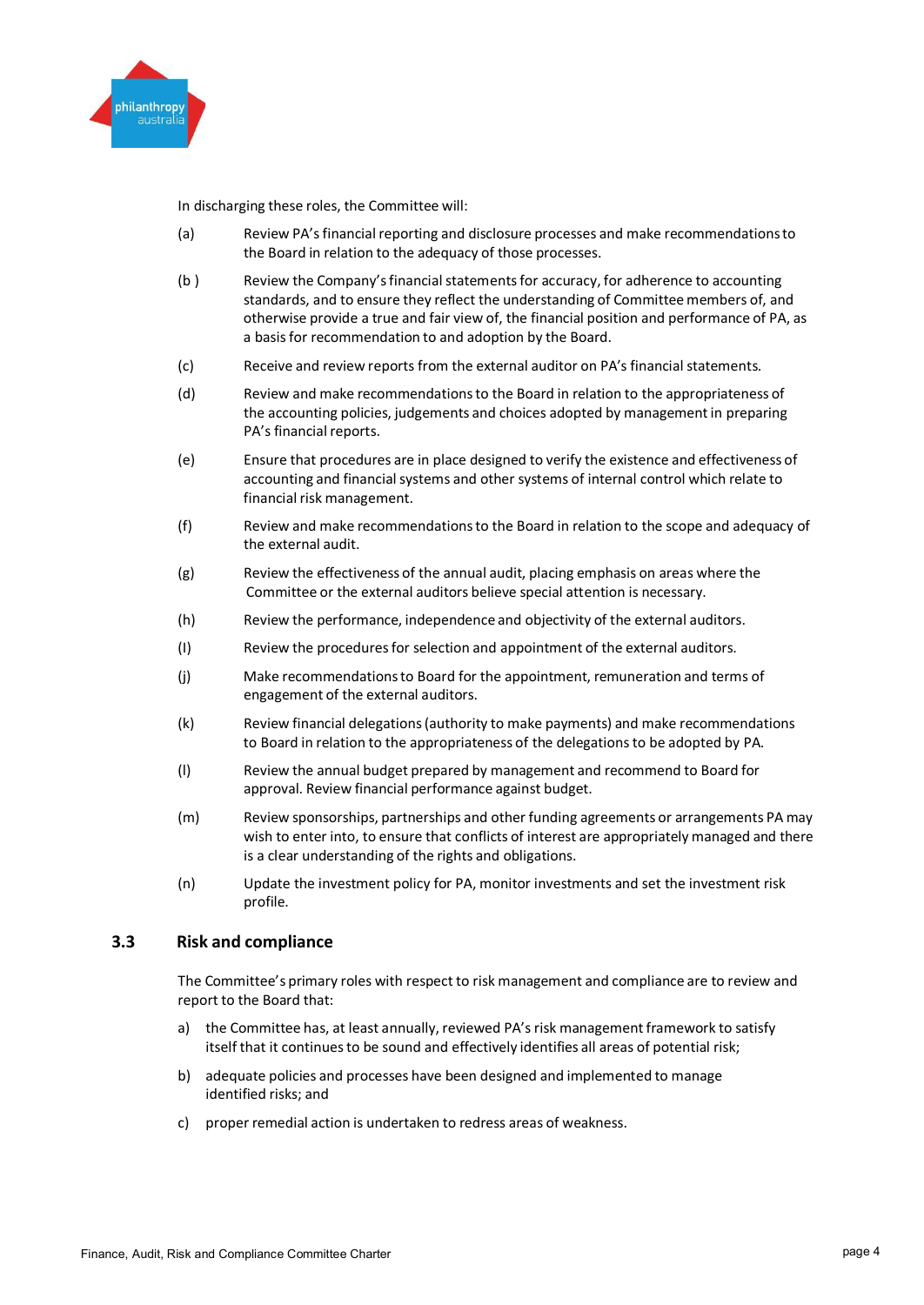

In discharging these roles, the Committee will:

- (a) Evaluate the adequacy and effectiveness of managementreporting and control systems used to monitor adherence to policies and guidelines.
- (b) Evaluate the adequacy and effectiveness of PA's financial and operational risk management control systems by reviewing risk registers and reports from management and external auditors.
- (c) At least annually, evaluate and make recommendationsto the Board in relation to the structure and adequacy of PA's insurance program having regard to PA's business and the insurable risks associated with its business.
- (d) Review the procedures PA hasin place to ensure compliance with laws and regulations.
- (e) Advise the Board on the appropriateness of significant policies and proceduresrelating to financial processes and disclosures and review the effectiveness of PA's internal control framework.

# 4 Relationship with the external auditor

The Committee provides a link between the external auditor and the Board and has the responsibility and authority for the recommendation of appointment and removal of the external auditor to the Board, and to review the terms of its engagement.

The Committee is responsible for overseeing the Company's external audit policy, a copy of which is attached as Attachment 1.

## 5 Review

The Board will annually review the membership and Charter of the Committee to determine its adequacy for current circumstances and the Committee may make recommendationsto the Board in relation to the Committee's membership, responsibilities, functions or otherwise.